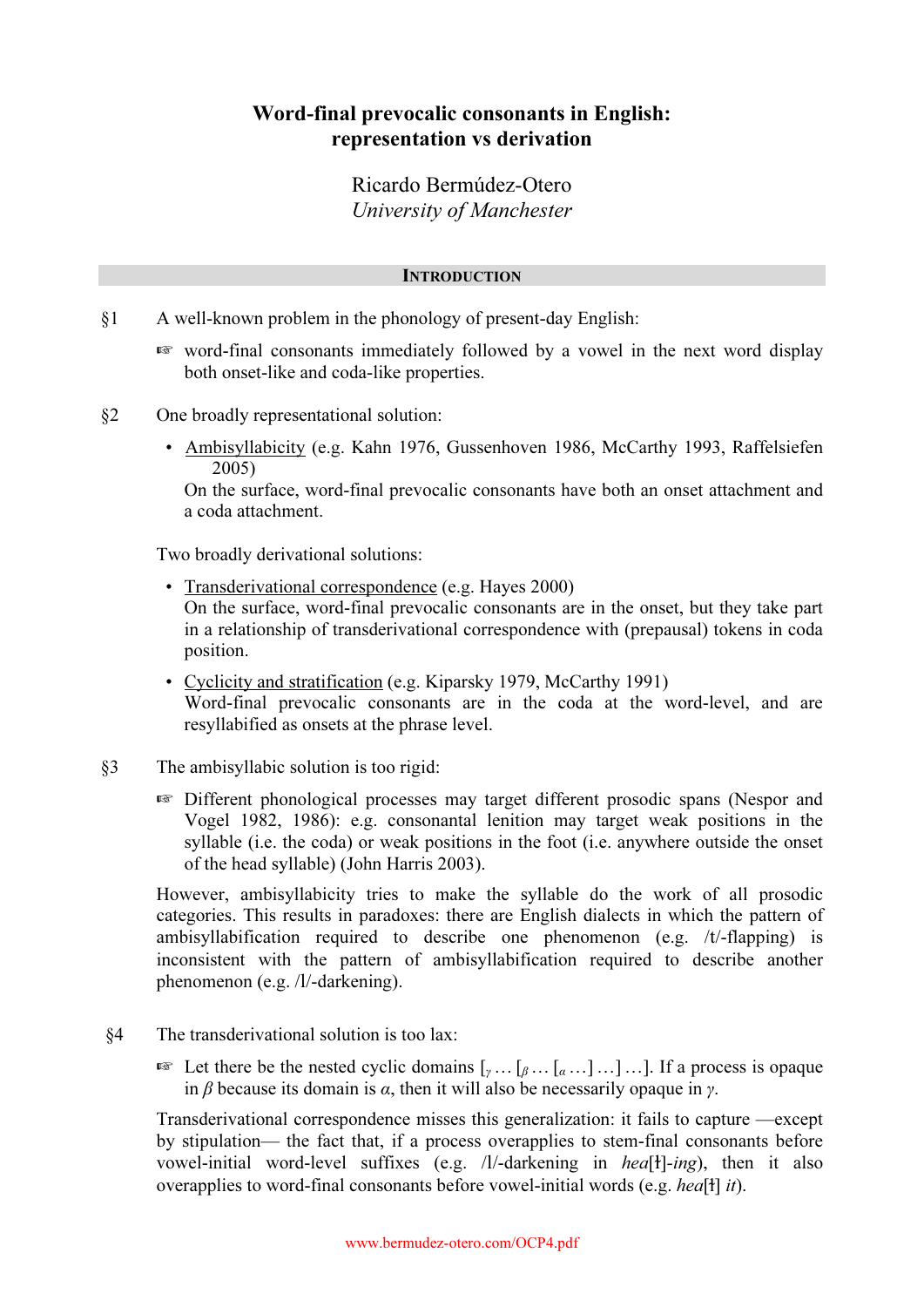- §5 The cyclic solution offers precisely the right degree of flexibility:
	- $\mathbb{R}$  A cyclic analysis is ideally equipped to accommodate the fact that a single grammar may contain phonological processes caught at different stages in their diachronic life cycle, where the life cycle of a phonological process is governed by two forces:
		- 'phonetic analogy' (a.k.a. 'rule generatization') Phonological innovations typically originate in narrow environments and then generalize to more inclusive conditions (Kiparsky 1988: §14.3.1 and refs therein). This generalization can proceed by enlarging the prosodic span of the process (Nespor and Vogel 1982, 1986).
		- 'grammatical analogy'

 Phonological innovations typically enter the grammar as gradient processes of phonetic implementation, then they become categorical phrase-level rules, and subsequently their grammatical domains progressively shrink en route to morphologization or lexicalization (see e.g. Bermúdez-Otero 2007: §21.3.2 and references therein).

#### THE PROBLEM

# The behaviour of /x/

 $§6$  Linking and intrusive r

Most nonrhotic dialects of English (e.g. RP):

|      |         | • [1] is allowed in canonical onset positions |                                             |
|------|---------|-----------------------------------------------|---------------------------------------------|
| e.g. | rack    | [ <b>ak</b> ]                                 | (word-initially before a stressed vowel)    |
|      | raccoon | $[a^{\dagger}]$ ku:n                          | (word-initially before an unstressed vowel) |

### • [J] is forbidden in canonical coda position

| e.g. | car  | $[ka, *ka:]=$ | (prepausally)      |
|------|------|---------------|--------------------|
|      | cart | $[kat, *kat]$ | (preconsonantally) |

• [I] is allowed word-finally before a vowel

| e.g. | ca <b>r</b> alarm | [ka:J ala: m]             | $\left(\text{linking } r\right)$ |
|------|-------------------|---------------------------|----------------------------------|
|      | law officer       | $[$ lo: $\mu$ pfisə $\mu$ | (intrusive r)                    |

 $\therefore$  In these dialects, word-final prevocalic  $\Delta t$  has an onset attachment on the surface.

There are nonrhotic dialects with other patters of  $/1$ -distribution:

- no linking or intrusive r: e.g. AAVE [mista (?)  $\alpha$  damz] (Gick 2002: 171);
- [I] forbidden in non-foot-initial onsets: e.g. Southern US ve[ $\emptyset$ ]y, pa[ $\emptyset$ ]ent (John Harris 2006: 4).

#### $\S7$  /*I*/-lenition

Word-final prevocalic  $\lambda x$ , including linking and intrusive r in nonrhotic dialects, exhibits lenition (is less consonantal, more vocalic) in comparison with canonical onset  $\mu$ :

- smaller duration (Cruttenden 2001: 289 on nonrhotic RP)
- less lip protrusion and rounding (Wells 1990a on nonrhotic RP)
- smaller magnitude of the tongue tip gesture (Gick 1999: 47-49 on rhotic US dialects)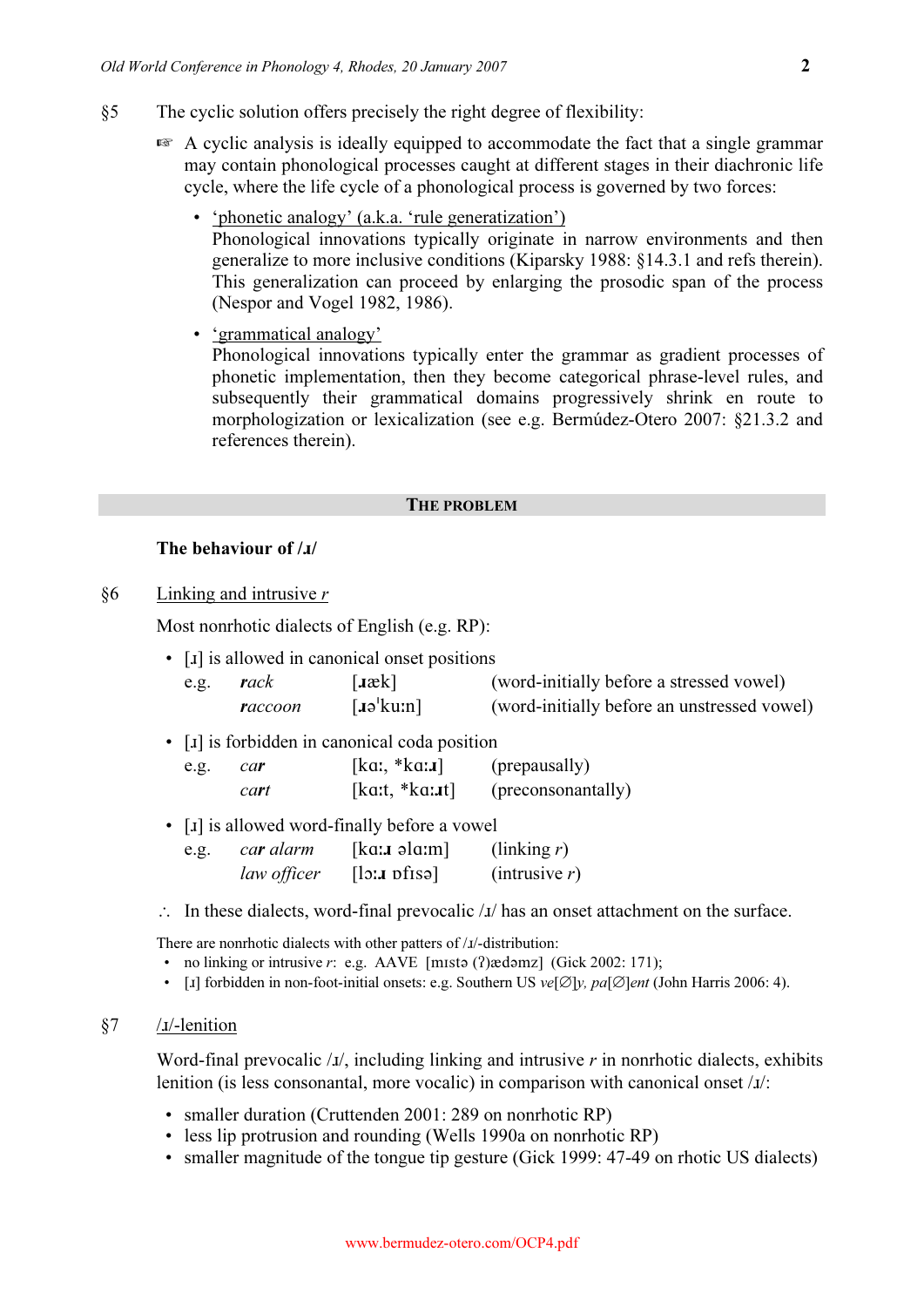- more energy at all frequencies (McCarthy 1993: 179 on nonrhotic Eastern Massachusetts: e.g. *saw eels* [so:**4** i:lz]  $\neq$  *saw reels* [so: **u**i:lz])
- ∴ Word-final prevocalic  $\lambda$  must
	- either have a coda attachment on the surface,
	- or have a coda attachment at some earlier point in the derivation,
	- or (in rhotic dialects) be in transderivational correspondence with a coda [1].

# The behaviour of /l/

# §8 /l/-vocalization

Following Scobbie and Wrench (2003), I define /l/-vocalization as the absence of linguoalveolar contact in the articulation of /l/.

Scobbie and Wrench (2003) studied /l/-vocalization in 8 speakers of nonvernacular English varieties from England (South East and North), Scotland (Glasgow), and the US:

"Seven of the eight speakers have a categorical alternation of word-final /l/ in which alveolar contact is conditioned prevocalically but not preconsonantally ("/l/ sandhi").

(Scobbie and Wrench 2003: 1874)

∴ Word-final prevocalic /l/ cannot be in the same position in syllable structure as wordfinal preconsonantal  $\Delta/2$ : it must have an onset attachment on the surface.

## §9 /l/-darkening

Following Sproat and Fujimura (1993) and Browman and Goldstein (1995), I define /l/ darkening as follows:

[1] ('clear  $\Lambda$ ') = coronal lead (the coronal gesture precedes the dorsal gesture)  $[t]$  ('dark /l') = coronal lag (the coronal gesture follows the dorsal gesture)

Assuming a feature geometry such as that of Clements (1991):

coronal gesture  $=$  articulatory realization of C-place features  $dorsal$  gesture  $=$  articulatory realization of V-place features

Sproat and Fujimura (1993) report the following pattern of /l/-darkening for 4 Midwestern US speakers:

| • clear $/l / \text{in}$ | canonical onset position:    | e.g. | $Mr B.$ [1] ikkóvsky's  |
|--------------------------|------------------------------|------|-------------------------|
| • dark $/l / in$         | canonical coda position:     | e.g. | $Mr$ Bee[ $\dagger$   ] |
|                          | word-finally before a vowel: | e.g. | Bee[t] equates          |

Gick (2003) replicated Sproat and Fujimura's findings in a study of a Southern Californian speaker.

∴ Word-final prevocalic /l/ must

- either have a coda attachment on the surface
- or have a coda attachment at some earlier point in the derivation
- or be in transderivational correspondence with a coda [l].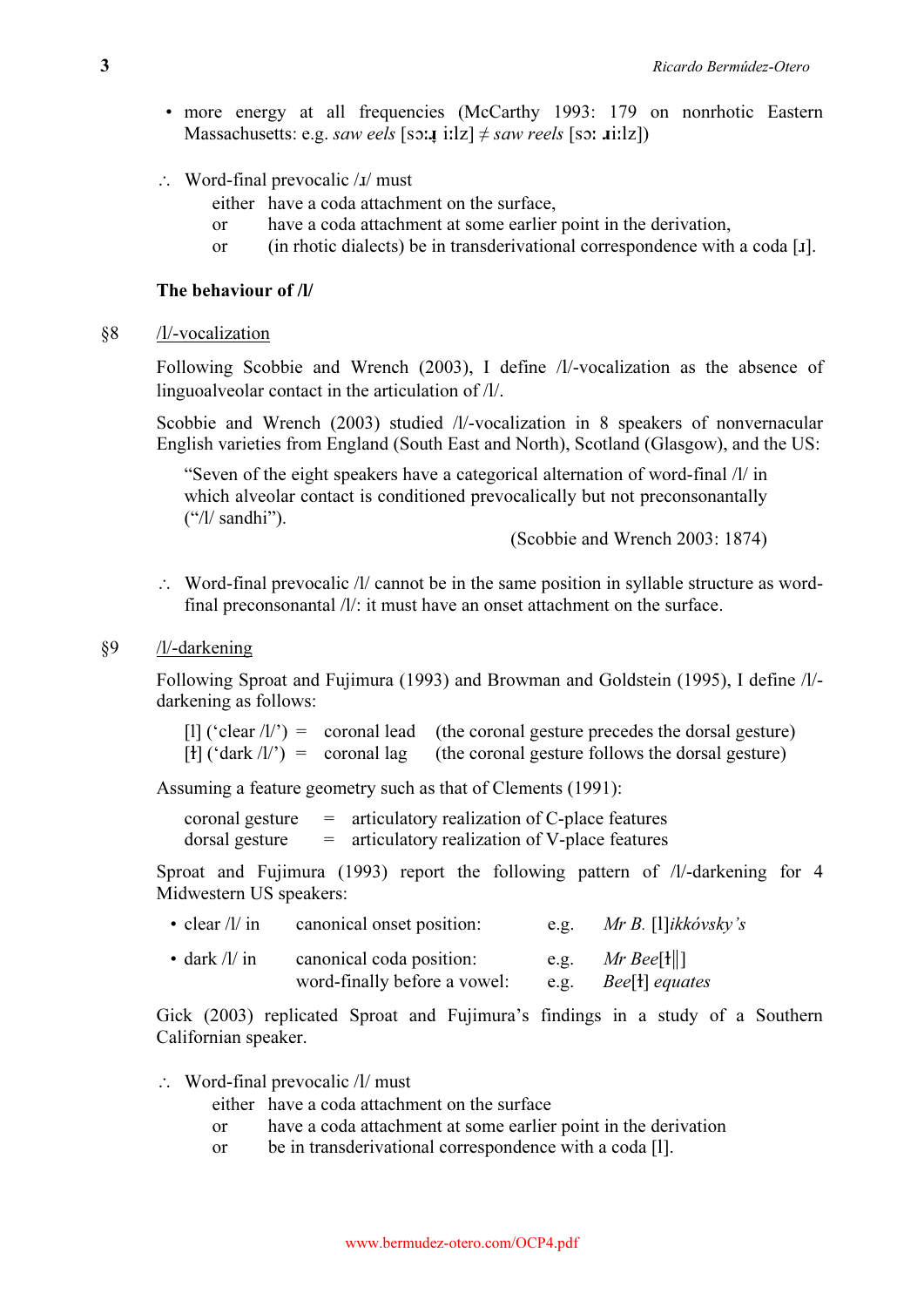§10 Posible objection against the evidence of /l/-darkening:

The distinction between [1] and [1] is gradient rather than categorical: 'darkness' (i.e. coronal lag) varies continuously according to the duration of the preceding rhyme. Accordingly, it cannot be used to diagnose the presence or absence of resyllabification (Sproat and Fujimura 1993: 308).

- §11 First counterargument:
	- Hayes (2000: 98) reports the following cline in the likelihood of /l/-darkening among a group of American speakers:

mail it  $\qquad \qquad > \qquad$  mail-er, hail-y  $\qquad \qquad > \qquad$  (Norman) Mailer, Hayley

- However, Sproat and Fujimura themselves found that the duration of the /Vl/ sequence does not differ significantly in items such as Beelik, beel-ic, and beel-ing (see further Sproat 1993: 178).
- Accordingly, the fact that /l/-darkening applies more frequently before word-level suffixes such as  $-er$ ,  $-ing$ ,  $-y$  than morpheme-medially must involve morphological conditioning.
- But, under usual interface assumptions (e.g. Myers 2000: 263), only categorical processes may be sensitive to morphology.
- Sproat and Fujimura's data are compatible with an analysis in which there is a categorical distinction between coronal lead and coronal lag in the phonology, overlaid with gradient phonetic effects controlling the precise amount of coronal lag. [See Zsiga (1995), McMahon (2000: §4.5.2), and Bermúdez-Otero (2007: 506) for the coexistence of categorical and gradient versions of the same process within one grammar.]
- §12 Second counterargument:
	- It is generally agreed that gradient phonetic phenomena (e.g.  $F_0$ , preboundary lengthening, gestural timing) are sensitive to surface prosodic structure (e.g. Gussenhoven and Rietveld 1992, Byrd 1996, Clements and Hertz 1996).
	- Using a normalized measure of segmental lengthening and a procedure for compensating for speaking rate differences, Wightman et al. (1992) show how preboundary rhyme lengthening —which is inherently gradient— can nonetheless distinguish four discrete types of prosodic boundary.

# Summary: the conundrum of liquid syllabification in English

| Segment                              | Position        | Example     |     | Realization          |
|--------------------------------------|-----------------|-------------|-----|----------------------|
|                                      | $/V#_{\rm J}V/$ | saw reels   | 1   | (unlenited)          |
| $\lambda$ in most nonrhotic dialects | $/V(J)$ #V/     | more eels   | [1] | (lenited)            |
|                                      | $/V(1)\#C/$     | more heels  | [Ø] | (zero)               |
|                                      | /V#IV/          | see $L$ ynn | Ш   | (consonantal, clear) |
| $/1/$ in some (US) dialects          | /Vl#V/          | seal it     | [ł] | (consonantal, dark)  |
|                                      | $/V$ l#C/       | seal bins   | [ジ] | (vocalic, dark)      |

§13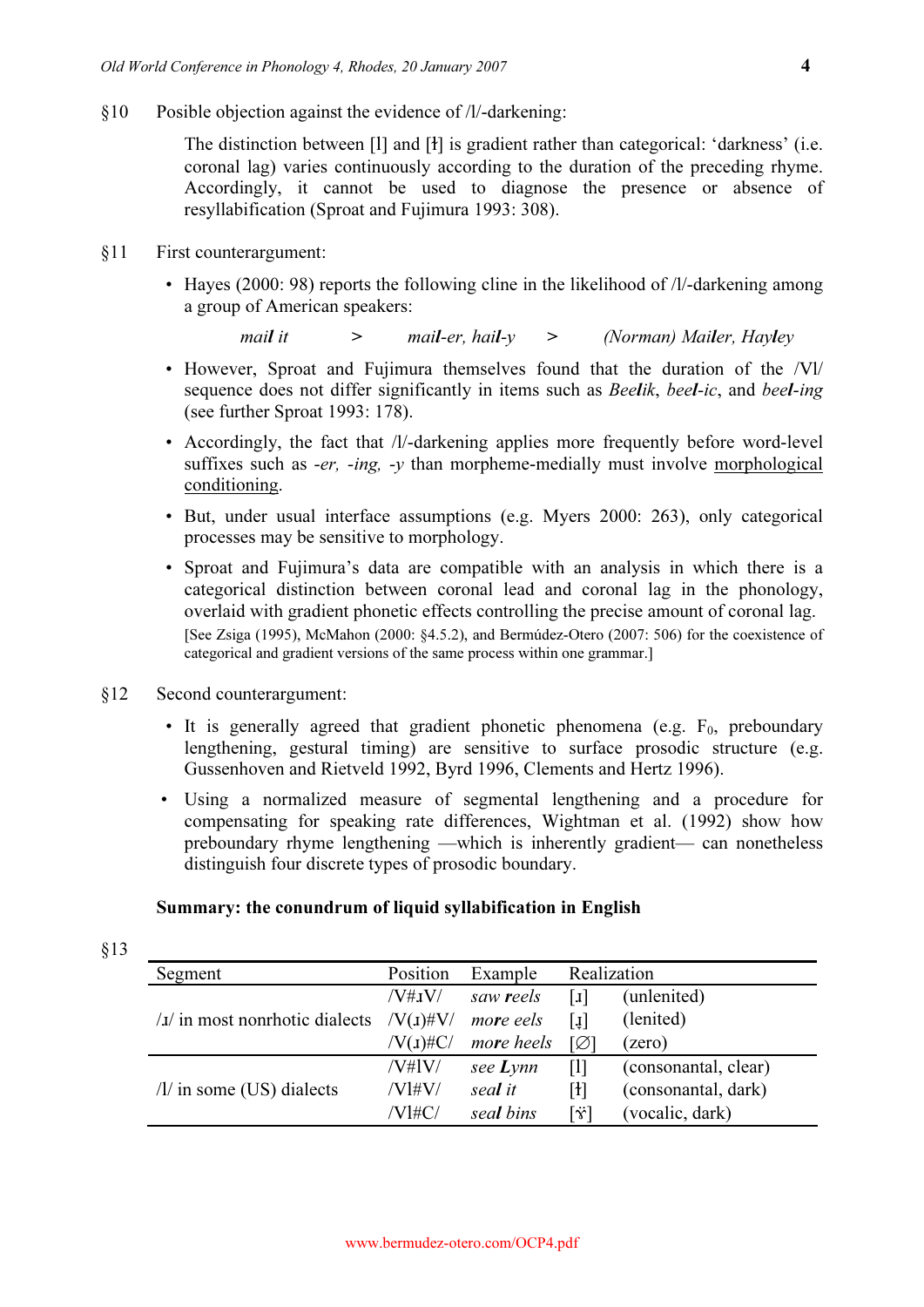### TWO AMBISYLLABICITY PARADOXES

# Kahn's classical theory of ambisyllabicity in English

§14 /t/-flapping as a diagnostic of ambisyllabicity.

In most US dialects, /t/ undergoes flapping in two environments:

• 
$$
\begin{bmatrix} V \\ I \end{bmatrix}
$$
 - word V  
•  $\begin{bmatrix} \text{root} \end{bmatrix} \begin{bmatrix} V \\ I \end{bmatrix}$  - V ...] e.g.  $hi[r] \text{ } Ann, \text{ } hi[r] \text{ } it, \text{ } a[r] \text{ } ease$ 

Formulating two rules would miss the generalization that flapping always occurs between a vowel or / $I$ / and another vowel.

§15 Kahn's (1976) solution:

 $\mathbf{r}$ 

```
/t/ undergoes flapping iff \qquad \qquad (a) between a vowel or \frac{1}{\sqrt{2}} and another vowel
                    and (b) in ambisyllabic position
```
where two separate rules bring about ambisyllabicity:



# Mr Beelik's paradox

§16 Kahn's prediction:

Kahn predicts that, unless the segmental context is different, a liquid will have the same allophonic realization in word-final prevocalic position (e.g. seal in) and in foot-medial intervocalic position (e.g. Sealey)

- §17 Counterexample: The Midwestern US dialect described by Sproat and Fujimura (1993), henceforth 'the SP dialect'.
- Midwestern speakers  $\Rightarrow$  canonical (Kahnian) pattern of /t/-flapping
	- /l/-darkening data:

| <b>Beelik</b> | $\frac{1}{2}$ ambisyllabic by Coda Capture            | $\Rightarrow$ [I] i.e. clear <i>l</i> (coronal lead)        |
|---------------|-------------------------------------------------------|-------------------------------------------------------------|
|               | <i>Beel equates /l/ ambisyllabic by Onset Capture</i> | $\Rightarrow$ [ <b>f</b> ] i.e. dark <i>l</i> (coronal lag) |

∴ In the SP dialect, Kahn's syllabification works for  $/t/$  but not for  $/l/$ 

(already noticed by Sproat and Fujimura 1993: 308).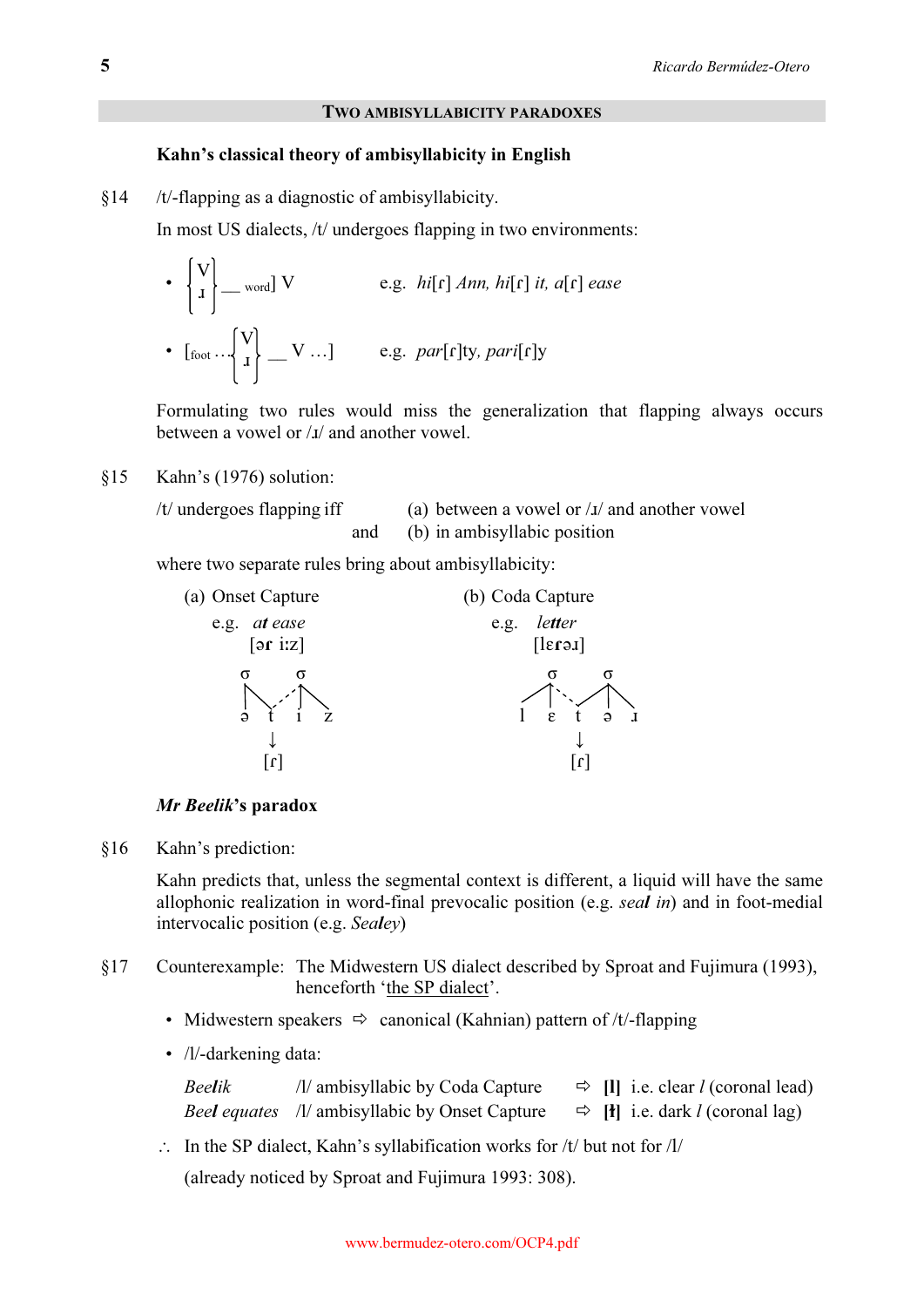#### §18 Cyclic solution to Mr Beelik's paradox:

• English syllabification is onset-maximal at all levels.

[Therefore, word-final consonants are in the coda at the word level, but they are detached from the coda and resyllabified into the onset at the phrase level when followed by a vowel-initial word.]

 • In this dialect, stop lenition is foot-based (Kiparsky 1979, John Harris 2003, Davis and Cho 2003) and word-level.

[Assume lenition to consist of the assignment of the feature [lax]. Laxed /t/ becomes a flap at the phrase-level if intervocalic.]

• In this dialect, /l/-darkening is syllable-based and word-level.

| §19           | party                                                         | hit Ann                                                                            | <b>Beelik</b>                      | <b>Beel</b> equates                                                             |
|---------------|---------------------------------------------------------------|------------------------------------------------------------------------------------|------------------------------------|---------------------------------------------------------------------------------|
| $\mbox{WL}$   | Σ<br>$\sigma$<br>σ<br>ti<br>pan<br>$[$ lax $]$                | $\Sigma$<br>$\sigma$<br>hit<br>$[$ lax $]$                                         | $\sigma$<br>$\sigma$<br>bi:<br>lik | $\sigma$<br>bi:ł<br>$[$ lax $]$                                                 |
| $\mathbf{PL}$ | $\Sigma$<br>$\sigma$<br>$\sigma$<br>ri<br>pa:1<br>$[$ lax $]$ | $\Sigma$<br>$\Sigma$<br>$\sigma$<br>$\sigma$<br>$\mathbf{h}$<br>ræn<br>$[$ lax $]$ | $\sigma$<br>σ<br>bi:<br>lik        | $\sigma$<br>$\sigma$<br>$\sigma$<br>$\triangle$<br>bi: łı kweits<br>$[$ lax $]$ |

§20 The diachronic perspective:

- We know through both internal and external evidence that English developed phraselevel resyllabification into onsets during the Middle English period (Minkova 2003).
- The rôle of 'phonetic analogy' (see §5 above):

In the SP dialect, stop lenition has reached the foot span, whereas /l/-darkening is still confined to the syllable span. However, there do exist other English dialects where  $\frac{1}{4}$ -darkening is more advanced, having become a foot-span process: e.g.  $\frac{ye[1]}{ow}$ , vi[ł]age.

[For American English, see e.g. Olive et al. (1993: 366), Hayes (2000: 95-96); for British English, see Carter and Local (2003, 2007). Note also the contrast between nonrhotic dialects such as RP, with σspan /x/-loss, and the Southern US dialect described in Harris (2006: 4), with foot-span /x/-loss: see §6.]

• The rôle of 'grammatical analogy' (see §5 above):

 Word-level processes (overapply to word-final prevocalic consonants):  $/1/-$ darkening in dialects like SP (§9, §17), stop lenition (§14)  $/1/-$ lenition (§7)

 Phrase-level processes (do not overapply to word-final prevocalic consonants): full  $/J$ -loss in typical nonrhotic dialects (§6),  $/J$ -vocalization (§8)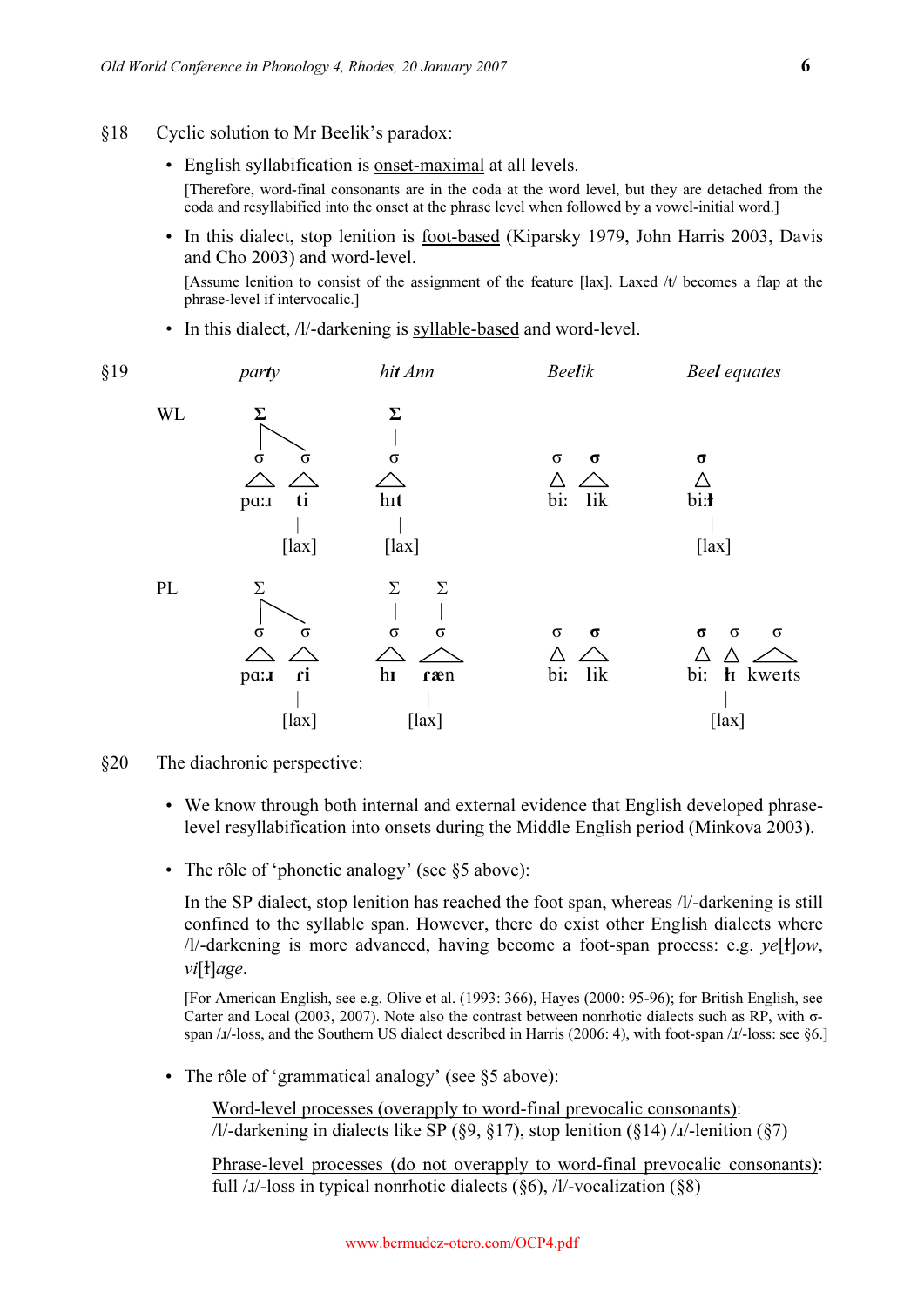$\mu$ -loss is younger than  $\mu$ -lenition, since it is a more extreme form of weakening. /l/-vocalization is younger than /l/-darkening, for the same reason.

∴ We correctly predict that  $\lambda I$ -loss and  $\lambda I$ -vocalization, being younger, apply in larger grammatical domains than /x/-lenition and /l/-darkening.

To describe the synchronic effects of 'phonetic analogy' and 'grammatical analogy', we need two separate hierarchies: • a hierarchy of prosodic spans • a hierarchy of cyclic domains Kahnian ambisyllabicity fails because because it conflates the rôle of both hierarchies, as well as the rôle of the syllable and that of the foot.

# The látèx paradox

§21 In analyses assuming Coda Capture, prefortis clipping is triggered by voiceless codas:

"English vowels are subject to pre-fortis clipping, then, when they are followed by a fortis consonant within the same syllable." (Wells 1990a)



# §22 Kahn's predicted US pronunciation of látèx: [le:1tĕks]



 $\sigma$   $\sigma$   $\sigma$  /t/ is not in the coda because Coda Capture is foot-bound /e / unclipped because not checked by fortis C  $\Rightarrow$  /t/ unflapped because not ambisyllabic

# §23 Counterexample:

Whether or not the pronunciation [le: teks] exists, one that certainly does is [lerteks], with clipped /ei/ but *unflapped /t/*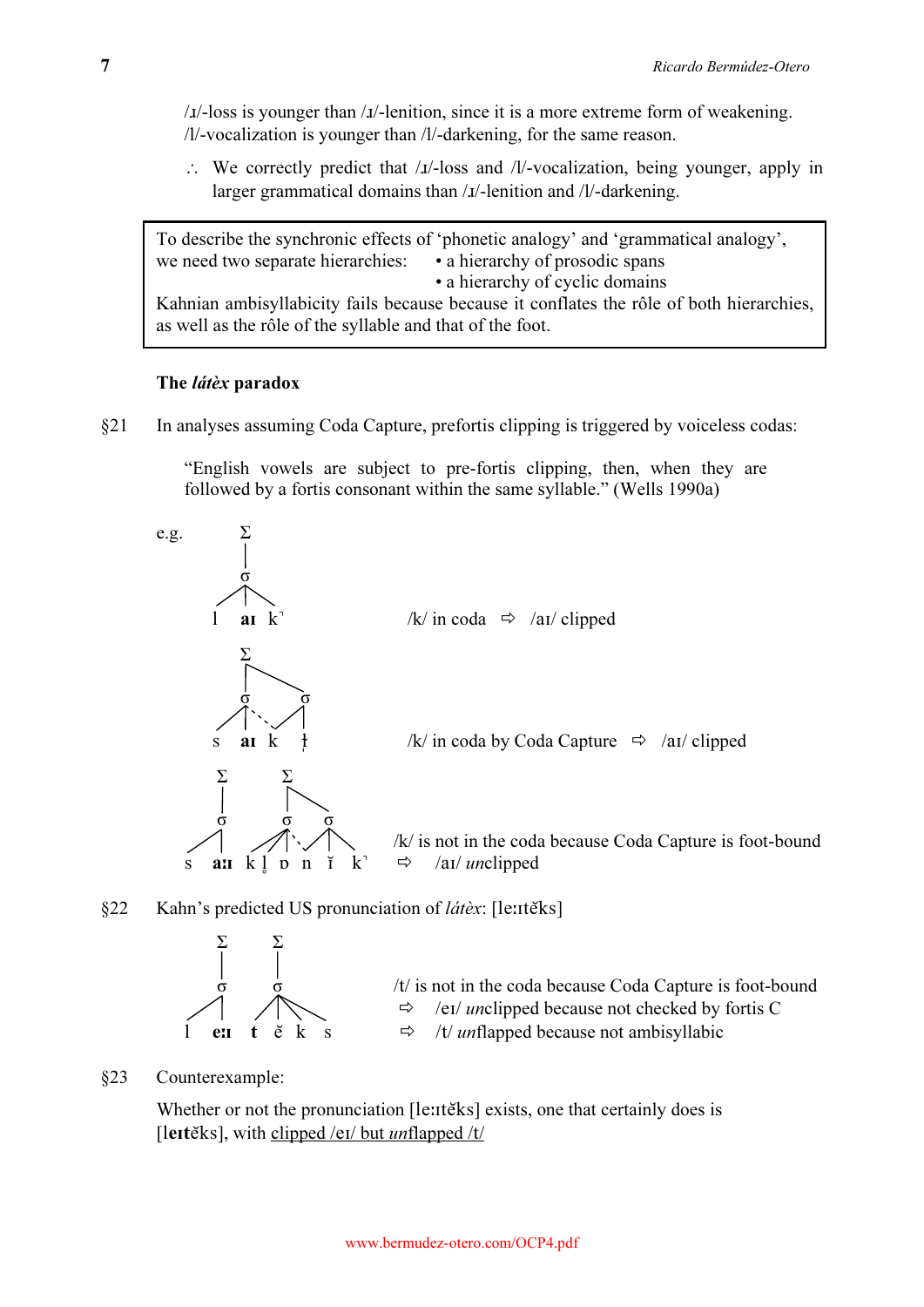See e.g. Wells (1990b: sub voce *latex*). Wells's spacing indicates whether a fortis consonant causes clipping of the preceding vowel, and he notates flapped  $/t/$  as  $/t/$ . Crucially, he transcribes  $/$ lett eks/, rather than  $?$ /'let teks/ or  $?$ /'lett eks/.

Kahn's systems cannot accommodate this pronunciation: if the /t/ is not ambisyllabified, it cannot induce clipping, but if it is ambisyllabified, then it will flap.

- §24 A prosodic solution:
	- The environment of stop lenition is defined by the foot.
	- The environment of prefortis clip is defined by the prosodic word: a vowel undergoes clipping if followed within the same prosodic word by a fortis consonant that does not belong to a stronger syllable.

Ambisyllabicity cannot model the two effects simultaneously.

 $\Rightarrow$  But, if Kahn's analysis of the behaviour of foot-medial consonants is incorrect, then the argument for assuming that word-final prevocalic consonants are ambisyllabic collapses.

## TRANSDERIVATIONAL CORRESPONDENCE: EITHER STIPULATION OR OVERGENERATION

## /l/-darkening in Hayes (2000)

§25 Let's take it as established, then, that word-final prevocalic consonants surface in the onset, since they cannot be in the coda  $(\S6, \S8)$  and they cannot be ambisyllabic  $(\S14-$ §24).

Then, why does /l/-darkening overapply to <u>word-final prevocalic  $\Lambda$ </u> (e.g. *hea*[ $\dagger$ ] *it*) in varieties of English such as the SP dialect (§9, §17)?

Hayes's (2000) transderivational alternative to the cyclic solution:



§26 And why does /l/-darkening overapply to stem-final /l/ before vowel-initial word-level suffixes (e.g. *hea*[ $\frac{1}{2}$ ]*ing*) in some dialects ( $\frac{1}{2}$ ]?

Hayes's (2000) transderivational alternative to the cyclic solution:

| hi:ł | hi:.tın                             |
|------|-------------------------------------|
|      |                                     |
|      | PARADIGM UNIFORMITY (MORPHOLOGICAL) |

§27 But why does overapplication in hea<sup>[1</sup>]ing systematically entail overapplication in hea<sup>[1</sup>] it and not vice versa?

|                 |             | lip Healey healing heal it heal |       |      |
|-----------------|-------------|---------------------------------|-------|------|
| Am <sub>3</sub> | clear dark  | dark                            | dark  | dark |
| Am <sub>2</sub> | clear clear | dark                            | dark  | dark |
| Am $1 (=SP)$    | clear clear | clear                           | dark  | dark |
| R <sub>P</sub>  | clear clear | clear                           | clear | dark |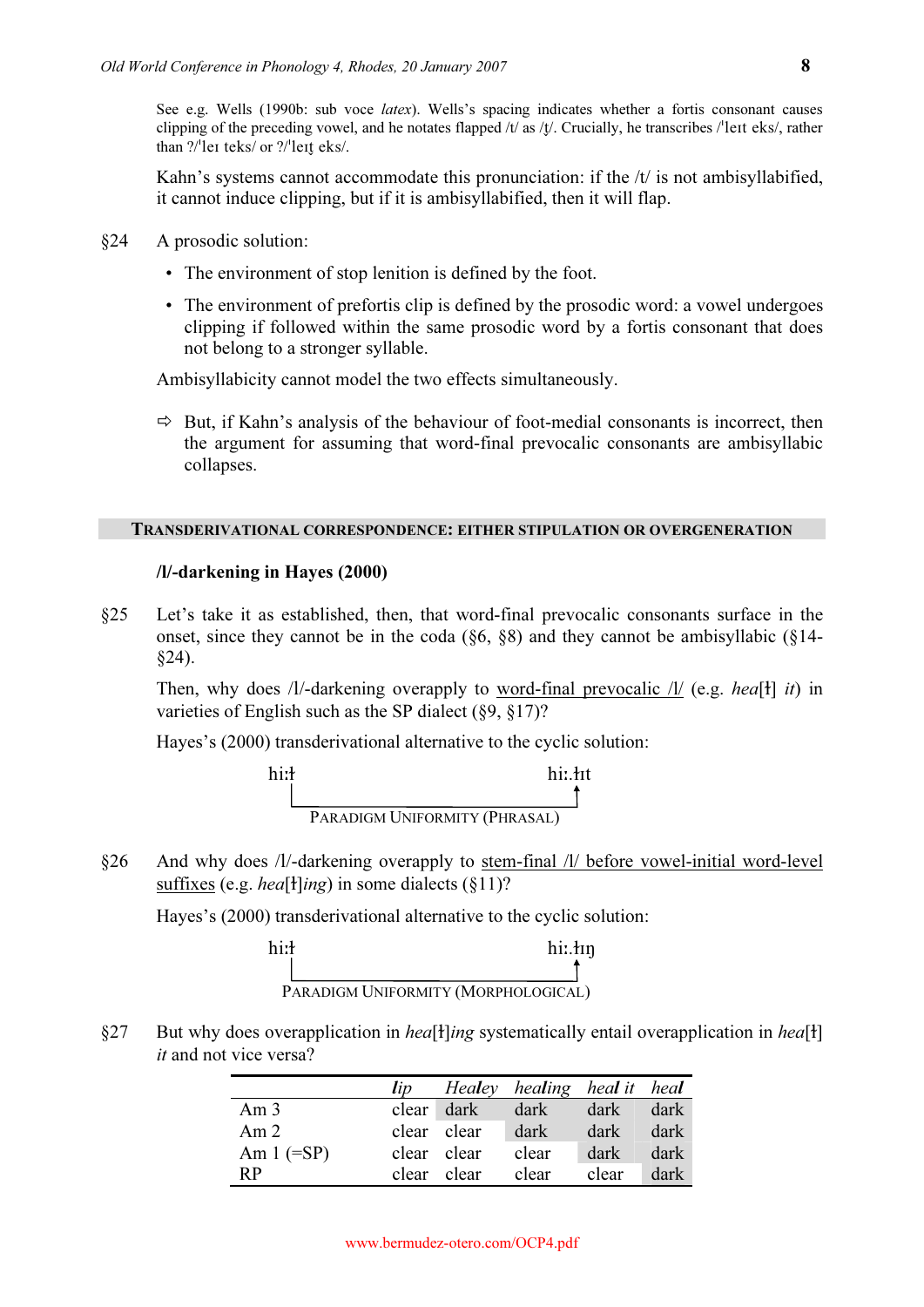The implicational relationships in this table are all implicit in the rates of variation reported in Hayes's (2000: 98) survey. Additionally:

- for Am 3, see also Olive et al. (1993: 366) and Jensen (1993: 128), and. cf. Carter and Local (2003) for certain non-RP British varieties;
- for Am 2, see Olive et al. (1993: 212-15);
- Am 1 is the SP dialect (§17), i.e. the dialect of the informants of Sproat and Fujimura (1993);
- for RP, see e.g. Cruttenden (2001: 201).
- §28 Hayes's (2000: 102) answer: stipulating an innate fixed ranking in CON

PARADIGM UNIFORMITY (PHRASAL) » PARADIGM UNIFORMITY (MORPHOLOGICAL)

"In the present approach, employing Optimality Theory and Paradigm Uniformity, an appropriate implementation of this idea would be to suppose that the Paradigm Uniformity constraints are a priori stricter for higher levels —for example, stricter in phrases than in words. For the case at hand we can suppose that there are separate constraints of Paradigm Uniformity for phrasal versus morphological contexts, with the former ranked within UG as necessarily stricter than the latter."

# Dialect typology from first principles in a cyclic framework

§29 In a cyclic framework,

hea[t] it  $\Rightarrow$  $\Rightarrow$  the grammatical domain of /l/-darkening excludes phrasal information hea[t]ing  $\Rightarrow$  the grammatical domain /l/-darkening excludes word-level affixes

 Any cyclic domain δ that excludes word-level affixes also excludes phrasal information (e.g.  $\delta$  = stem created by level-one morphology).

The Russian Doll Theorem repeated from §4:

Let there be the nested cyclic domains  $[\,y \dots [a \dots [a \dots ] \dots ] \dots]$ . If a process is opaque in β because its domain is  $\alpha$ , then it will also be necessarily opaque in  $\nu$ .

# §30 Generating the dialect typology in §27:

|    |                                            | prosodic target of $\Lambda$ -darkening grammatical domain of $\Lambda$ -darkening |
|----|--------------------------------------------|------------------------------------------------------------------------------------|
|    | <i>Am 3 /l/</i> outside foot-initial onset | stem level or word level                                                           |
|    | Am 2 rhymal $\frac{1}{\ell}$               | stem level ('level one')                                                           |
|    | <i>Am 1</i> rhymal $\frac{1}{\sqrt{2}}$    | word level ('level two')                                                           |
| RP | rhymal $/l/$                               | phrase level ('postlexical')                                                       |

[There is no obstacle to assigning /l/-darkening to the stem level, as Strict Cyclicity and Structure Preservation are both false (Bermúdez-Otero and McMahon 2006, Bermúdez-Otero forthcoming).]

§31 The diachronic dimension again:

| RP                      | Aml | Am <sub>3</sub><br>Am2   |
|-------------------------|-----|--------------------------|
| conservative            |     | $\rightarrow$ advanced   |
| (bigger cyclic domains) |     | (smaller cyclic domains) |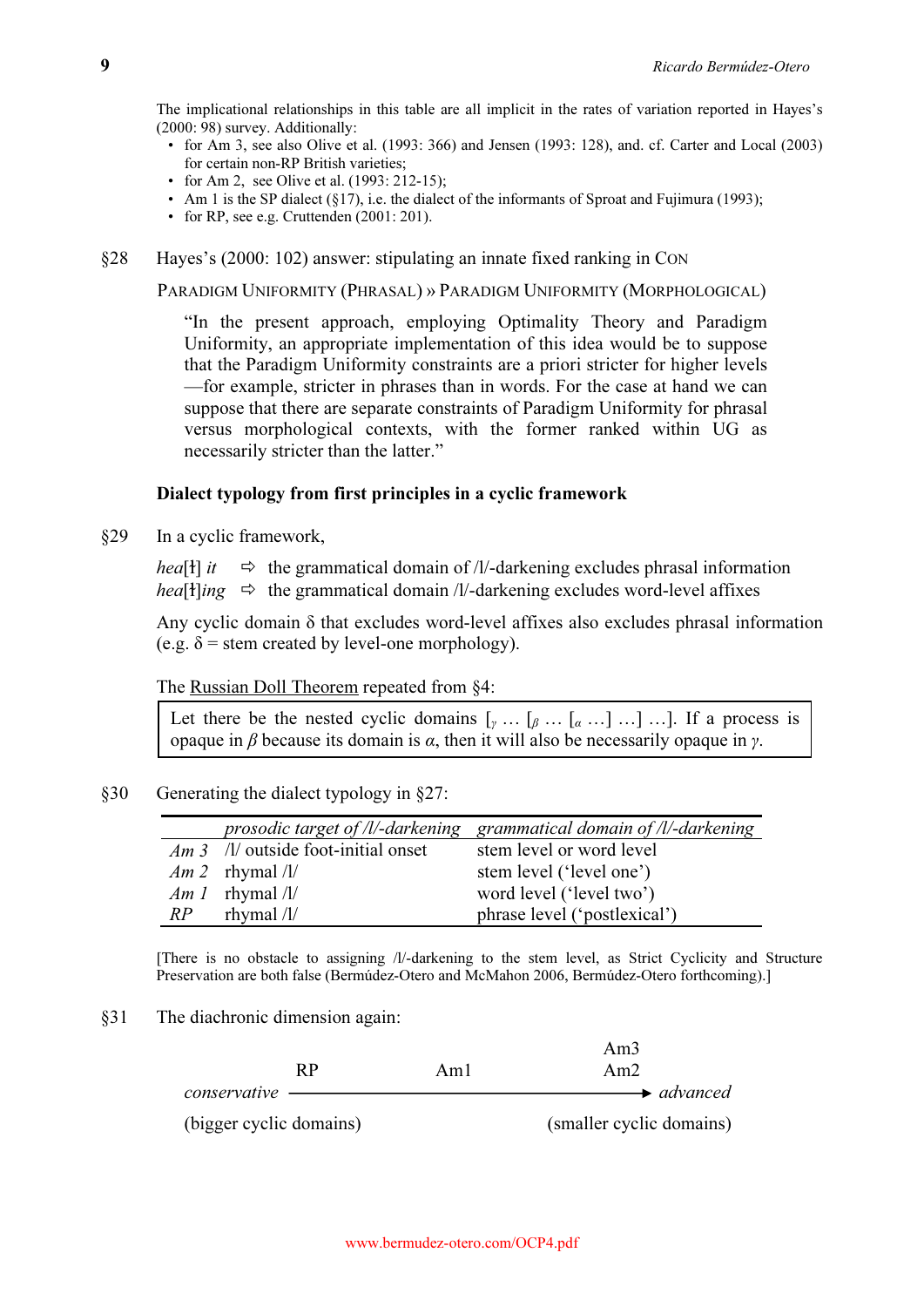#### METHODOLOGICAL POSTSCRIPT

- §32 A well-established methodological principle of generative phonology:
	- $\mathbb{R}$  Phonological theory can be tested and refined by means of comprehensive analyses of a single language (e.g. Chomsky and Halle 1968, Rubach 1984, James Harris 1983, etc.)

This paper has sought to apply this principle (as far as is possible in the limited time available) by considering a reasonable wide sample of phonological processes in presentday English: linking and intrusive r, /x/-lenition, /l/-vocalization, /l/-darkening, /t/flapping, and prefortis clipping.

§33 Optimality Theory has introduced new methodological strictures into the discipline, since every statement about the constraint set CON entails a typological claim.

 However, these new strictures will deliver progress only if we continue to abide by the old principles as well:

|                    | phonological phenomenon $\vartheta$ in language L |
|--------------------|---------------------------------------------------|
|                    |                                                   |
| (a) bad reasoning  | constraint-based analysis of $\vartheta$          |
|                    |                                                   |
|                    | factorial typology                                |
|                    | phonological phenomenon $\vartheta$ in language L |
|                    |                                                   |
| (b) good reasoning | constraint-based analysis of L                    |
|                    |                                                   |
|                    | factorial typology                                |

Work relying on (a) is inherently unsafe because, time and again, the constraint formulations and constraint rankings posited on the basis of a single phenomenon  $\vartheta$  in a language L prove untenable when a larger fragment of the grammar of L is considered.

### **REFERENCES**

- Bermúdez-Otero, Ricardo (2007). 'Diachronic phonology', in Paul de Lacy (ed.), The Cambridge handbook of phonology. Cambridge: Cambridge University Press, 497-517.
- (forthcoming). Stratal Optimality Theory. Oxford: Oxford University Press.
- Bermúdez-Otero, Ricardo and April McMahon (2006). 'English phonology and morphology', in Bas Aarts and April McMahon (eds), The handbook of English linguistics. Oxford: Blackwell, 382-410.
- Browman, Catherine P. and Louis Goldstein (1995). 'Gestural syllable position effects in American English', in Fredericka Bell-Berti and Lawrence J. Raphael (eds), Producing speech: contemporary issues. For Katherine Safford Harris. New York: American Institute of Physics, 19-33.
- Byrd, Dani (1996). 'Influences on articulatory timing in consonant sequences', *Journal of* Phonetics 24 (2): 209-44.
- Carter, Paul and John Local (2003). 'Modelling sound change in the liquid system in Tyneside English', Proceedings of the International Congress of Phonetic Sciences 15: 1193-96.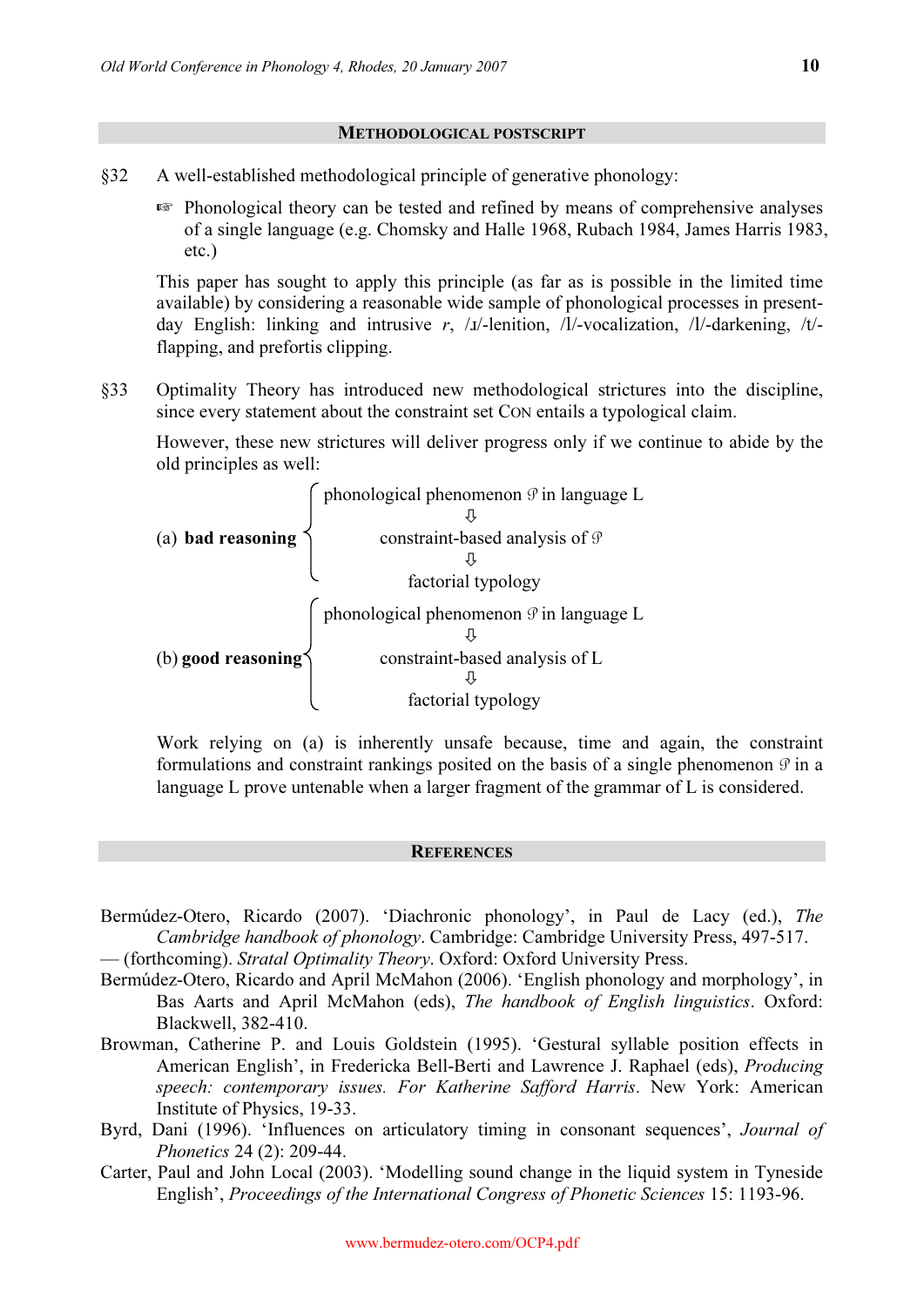- (2007). 'F2 variation in Newcastle and Leeds English liquid systems', Journal of the International Phonetic Association 37 (2): 183-99.
- Chomsky, Noam and Morris Halle (1968). The sound pattern of English. New York: Harper & Row.
- Clements, G. N. (1991). 'Place of articulation in consonants and vowels: a unified theory', Working Papers of the Cornell Phonetics Laboratory 5: 77-123.
- Clements, G. N. and Susan R. Hertz (1996). 'An integrated approach to phonology and phonetics', in Jacques Durand and Bernard Laks (eds), Current trends in phonology: models and methods (vol. 1). Salford: European Studies Research Institute, University of Salford, 143-73.
- Cruttenden, Alan (ed.) (2001). Gimson's pronunciation of English (6<sup>th</sup> edn). London: Arnold.
- Davis, Stuart and Mi-Hui Cho (2003). 'The distribution of aspirated stops and /h/ in American English and Korean: an alignment approach with typological implications', Linguistics 41 (4): 607-52.
- Gick, Bryan (1999). 'A gesture-based account of intrusive consonants in English', Phonology 16  $(1): 29-54.$
- $-$  (2002). 'The American intrusive *l'*, *American Speech 77* (2): 167-83.
- (2003). 'Articulatory correlates of ambisyllabicity in English glides and liquids', in John Local, Richard Ogden, and Rosalind Temple (eds), Phonetic interpretation: papers in laboratory phonology VI. Cambridge: Cambridge University Press.
- Gussenhoven, Carlos (1986). 'English plosive allophones and ambisyllabicity', Gramma 10 (119-141).
- Gussenhoven, Carlos and A. C. M. Rietveld (1992). 'Intonation contours, prosodic structure and preboundary lengthening', Journal of Phonetics 20: 283-303.
- Harris, James (1983). Syllable structure and stress in Spanish. Cambridge, MA: MIT Press.
- Harris, John (2003). 'Release the captive coda: the foot as a domain of phonetic interpretation', in John Local, Richard Ogden, and Rosalind Temple (eds), Phonetic interpretation: papers in laboratory phonology VI. Cambridge: Cambridge University Press, 103-29.
- (2006). 'Wide-domain r-effects in English', UCL Working Papers in Linguistics 18. Available at http://www.phon.ucl.ac.uk/publications/WPL/06papers/harris.pdf.
- Hayes, Bruce (2000). 'Gradient well-formedness in Optimality Theory', in Joost Dekkers, Frank van der Leeuw, and Jeroen van de Weijer (eds), Optimality Theory: phonology, syntax, and acquisition. Oxford: Oxford University Press, 88-120.
- Jensen, John T. (1993). English phonology. Amsterdam: John Benjamins.
- Kahn, Daniel (1976). Syllable-based generalizations in English phonology. Doctoral dissertation, MIT, Cambridge, MA.
- Kiparsky, Paul (1979). 'Metrical structure assignment is cyclic', Linguistic Inquiry 10 (3): 421- 41.
- (1988). 'Phonological change', in Frederick J. Newmeyer (ed.), Linguistics: the Cambridge survey (vol. 1, *Linguistic theory: foundations*). Cambridge: Cambridge University Press, 363-415.
- McCarthy, John J. (1991). 'Synchronic rule inversion', in Laurel Sutton, Christopher Johnson, and Ruth Shields (eds), Proceedings of the Seventeenth Annual Meeting of the Berkeley Linguistics Society. Berkeley, CA: Berkeley Linguistics Society, 192-207.
- (1993). 'A case of surface constraint violation', Canadian Journal of Linguistics 38 (2): 169- 95.
- McMahon, April M. S. (2000). Lexical phonology and the history of English. Cambridge: Cambridge University Press.
- Minkova, Donka (2003). Alliteration and sound change in early English (Cambridge Studies in Linguistics 101). Cambridge: Cambridge University Press.